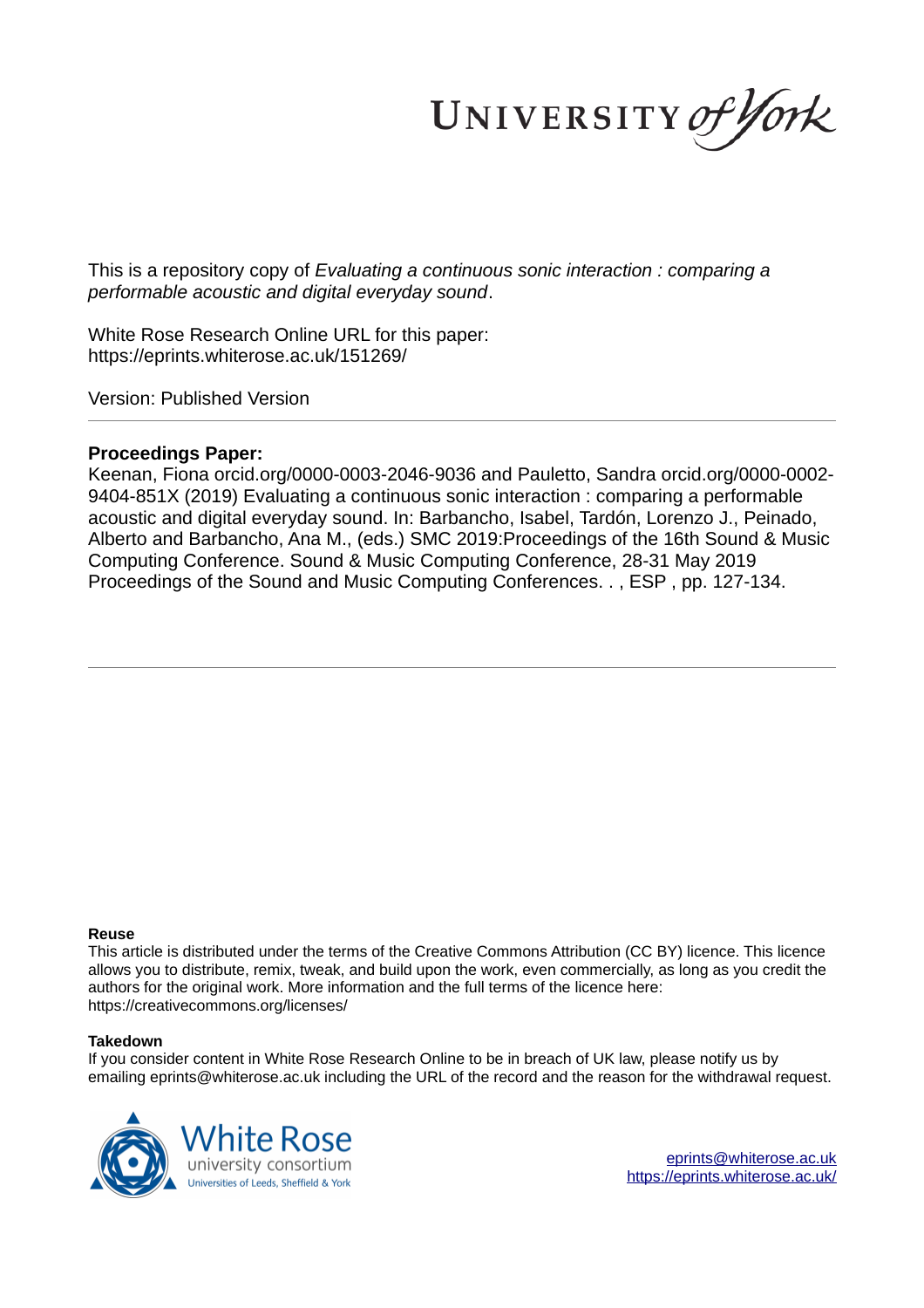# EVALUATING A CONTINUOUS SONIC INTERACTION: COMPARING A PERFORMABLE ACOUSTIC AND DIGITAL EVERYDAY SOUND

Fiona Keenan

Department of Theatre, Film and Television University of York, UK fiona.keenan@york.ac.uk

#### **ABSTRACT**

This paper reports on the procedure and results of an experiment to evaluate a continuous sonic interaction with an everyday wind-like sound created by both acoustic and digital means. The interaction is facilitated by a mechanical theatre sound effect, an acoustic wind machine, which is performed by participants. This work is part of wider research into the potential of theatre sound effect designs as a means to study multisensory feedback and continuous sonic interactions. An acoustic wind machine is a mechanical device that affords a simple rotational gesture to a performer; turning its crank handle at varying speeds produces a wind-like sound. A prototype digital model of a working acoustic wind machine is programmed, and the acoustic interface drives the digital model in performance, preserving the same tactile and kinaesthetic feedback across the continuous sonic interactions. Participants' performances are elicited with sound stimuli produced from simple gestural performances of the wind-like sounds. The results of this study show that the acoustic wind machine is rated as significantly easier to play than its digital counterpart. Acoustical analysis of the corpus of participants' performances suggests that the mechanism of the wind machine interface may play a role in guiding their rotational gestures.

# 1. BACKGROUND

This evaluation was conducted as part of an investigation into the sonic interactivity of historical theatre sound effects, devices created for soundmaking through performance actions, mechanisms and materials in the late nineteenth and early twentieth century. It is proposed that as interactive mechanisms designed explicitly for the performance of everyday sound events such as rain, wind and thunder, theatre sound effects offer the opportunity to explore how very simple hand actions might be coupled to the performance of complex digital sounds in a perceptually meaningful way. An examination of historical sources on theatre sound effects has shown that these historical interfaces were created using an

*Copyright:*  $\odot$  2019 Fiona *Keenan et al. This is an open-access article distributed under the terms of the Creative Commons Attribution 3.0 Unported License, which permits unrestricted use, distribution, and reproduction in any medium, provided the original author and source are credited.*

Sandra Pauletto Department of Media Technology and Interaction Design KTH Royal Institute of Technology, Sweden pauletto@kth.se

approach much like Franinović's proposed *enactive sound design* [1]. This is a Sonic Interaction Design (SID) strategy that engages with the potential of ergoaudition (listening to self-produced sound) [2] to facilitate learning in a sonic interaction. Sound is produced directly and continuously through a user's movement, guides their sensorimotor activity and allows them to build on previously accumulated tacit knowledge of action and sound [3,4]. With no established system of sound notation in use in theatres in the late nineteenth and early twentieth century, sound effects were explicitly designed to facilitate the development of bodily skill in sound performance through a simple process of exploration and rehearsal while listening to self-produced sound.

As simple acoustic interfaces that produce the *effect* of a familiar everyday sound [5] in performance, theatre sound effect designs also afford an exploration of the perceptual experience of a continuous sonic interaction, and potentially expressive sound performance, without the need for participants to have a particular level of prior musical experience. This research therefore adapts evaluation methods from previous research into the design of Digital Musical Instruments (DMIs) focused on musical expression [6–8], and applies them to a broader cohort of participants. The evaluation method presented here also positions theatre sound effect designs as a potentially useful means of controlling and comparing specific modes of multisensory feedback in the evaluation of a continuous sonic interaction [9, 10]. To examine how the enactive qualities of specific historical theatre sound effects might be uncovered and then captured in the design of a continuous sonic interaction with a digital sound, this research focused on exploring the experience of a continuous sonic interaction with one acoustic theatre sound effect, and comparing this experience with that afforded by a digital model of its sonic feedback in performance. This work extends the methodology used in prior research in the field of SID, which examined the enactive qualities of Luigi Russolo's *intonarumori* family of early twentieth century acoustic noise instruments in order to recreate them as digital models [11].

#### 1.1 Interface Design and Synthesis Method

This work began with the construction of a working example of a theatre sound effect, an acoustic theatre wind machine, from historical design instructions. A

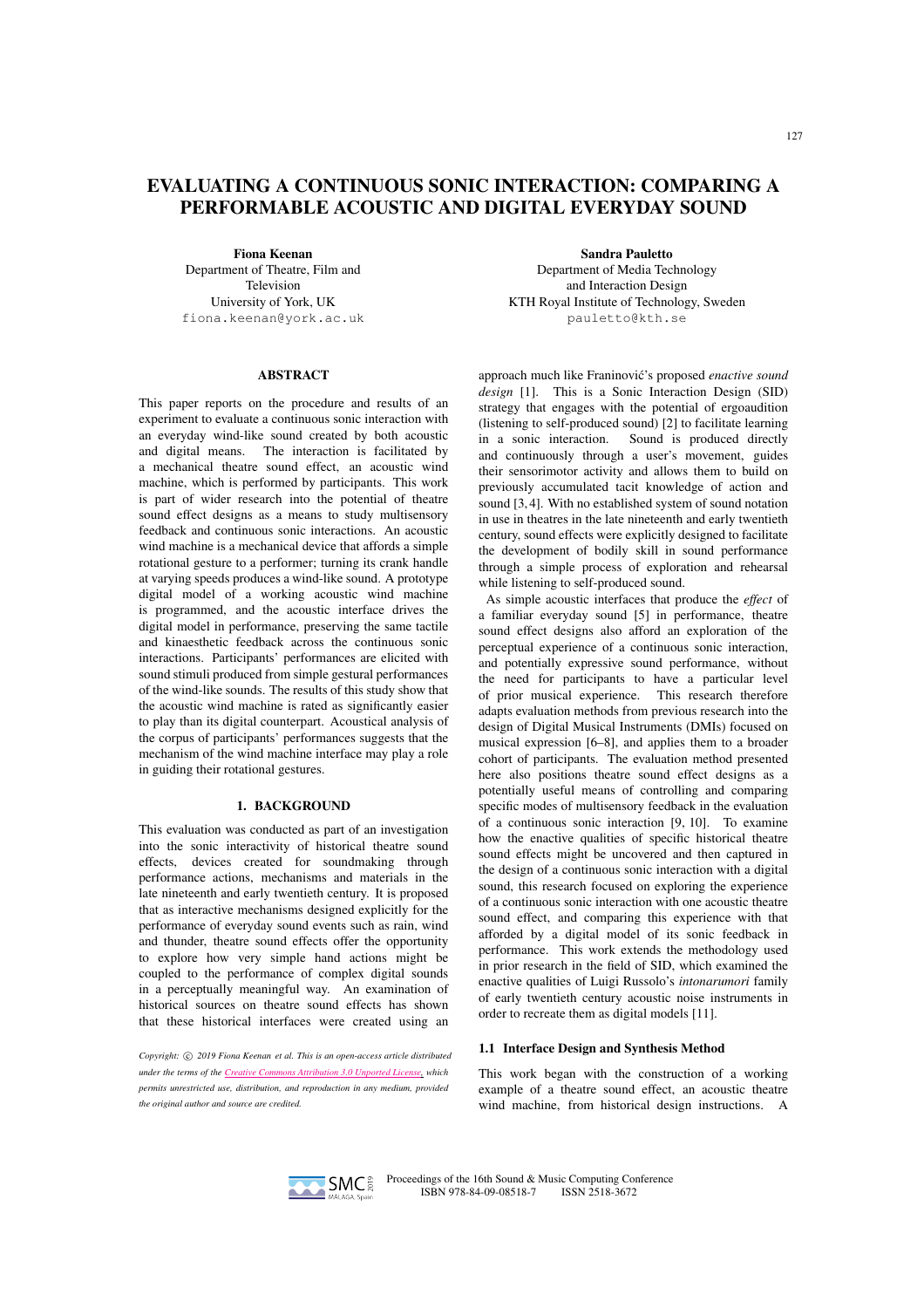wind machine consists of a wooden slatted cylinder, which is mounted on a central axle and A-frame and covered by a cloth. A crank handle coupled to the axle allows a performer to rotate the cylinder. As the handle is turned, the wooden slats of the cylinder rub and scrape the encompassing cloth, which produces a wind-like sound. (Figure 1). This acoustically modelled everyday sound [5] can have perceivably repetitive and machine-like qualities at slow and regular speeds of rotation, but when activated with a gesture of continuously varying speed the sound becomes more convincing as a wind effect. The cylinder of the wind machine has flywheel qualities, storing rotational energy and resisting changes in rotational speed during a performance with its crank handle. This adds a complex sensation of shifting weight and effort to the very simple rotational gesture.

Following an exploration of its process of sound production, a prototype digital model of this working wind machine was programmed in Max/MSP<sup>1</sup>. This digital prototype was created using a procedural approach to sound modelling [12]. Rather than designing a performable wind-like sound from a physical model of real-world aeroacoustics [13,14], or a signal-based method using noise and a band-pass filter [12], this prototype aimed to directly model the mechanical wind effect, i.e. the theatre wind machine's wooden slats and cloth that interact to produce sound. For this reason, the model was based on the rubbing and scraping interaction between each wooden slat and the encompassing cloth of the wind machine during a rotational gesture performed with the crank handle (Figure 2). In this way, the mechanical design of the acoustic wind machine and the physics inherent in its sound production could be explored through the modelling process, a method long in use in musical acoustics [15]. The perceptual experience and potential distinctions between real-world wind sounds and the cloth-based effect of the acoustic wind machine could also be examined, and the primacy of the performer's gesture in the realism of the wind effect could be transferred more explicitly to the digital prototype.

Twelve instances of the Sound Design Toolkit (SDT) physical model of friction [16] were implemented in Max/MSP to represent each of the twelve slats of the acoustic wind machine and their interaction with the cloth. Some additional dispersion of the resulting friction sound through each side of the cloth was also implemented using a digital waveguide [17]. The acoustic wind machine's mechanism was fitted with a rotary encoder, some laser-cut gearing and an Arduino<sup>2</sup>. to capture data from its rotational motion. This allowed the acoustic wind machine's crank handle to drive the digital model of its sound in performance. The rotary encoder's data was mapped to each of the twelve digital slat models, which were activated according to the position of the wooden slats on the acoustic wind machine. The rotational data also slightly modulated the delay time to the cloth model to add some of the characteristic whistling of the acoustic wind machine at high rotational speeds to its digital counterpart.

Using the acoustic wind machine as a performance interface for the digital model in Max/MSP maintained a consistent tactile and kinaesthetic feedback during a performance of both the acoustic and digital wind-like sounds. It also allowed the acoustic and digital wind-like sounds to be simultaneously activated by the same performance gesture, facilitating an acoustic analysis and comparison of the acoustic and digital sounds that helped develop and calibrate the digital model in Max/MSP. This objective analysis confirmed that the digital model was quite similar to the acoustic wind machine, particularly at slow and regular speeds of rotation. The stages of this work, and the full technical details of the digital model, have been previously described elsewhere [18, 19].



Figure 1. The working acoustic wind machine.

### 2. EXPERIMENT DESIGN

With the acoustic wind machine producing its own wind-like sound and simultaneously driving its digital counterpart during performance, it was possible to design an experimental procedure to evaluate only one modality of the interaction - the sonic feedback itself. The evaluation was focused on exploring whether the continuous sonic interaction with the digital wind-like sound was perceivably 'similar enough' to that of its acoustic counterpart. If so, this would confirm that the digital model had captured many of the sonic qualities of the acoustic wind machine, and could be used as a substitute in a future evaluation. If not, the evaluation would help to determine how the digital model of the wind-like sound should be developed further. Comparing the two sonic interactions would also help to discover more about the perceptual experience of performing an everyday sound [5] , and establish a baseline of results against which future evaluations could be compared.

In the absence of prior work specifically examining the sonic interactivity of theatre sound effects in performance, this evaluation aimed to establish statistically significant



<sup>1</sup> http://cycling74.com/

<sup>2</sup> https://www.arduino.cc/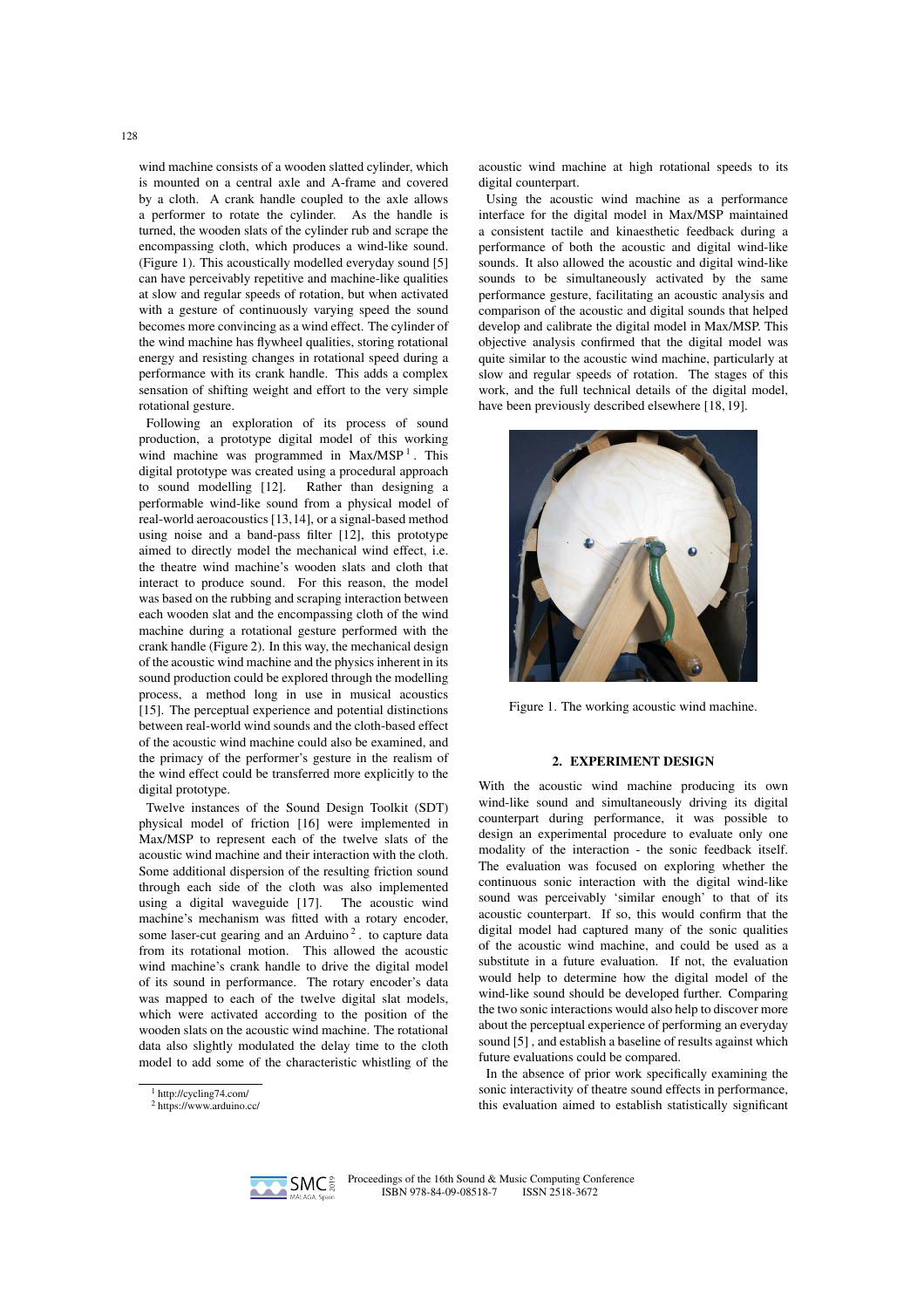

Figure 2. A comparison of approaches to digitally synthesizing a wind sound using A) a physical model of real-world wind [13, 14], B) a signal-based approach [12], and C) this research. The green outline denotes performance data mapping.

results while also collecting some qualitative data in the form of participants' free descriptions of their experiences of performing the acoustic and digital wind-like sounds. To clearly investigate whether participants might perceive a particular rotational gesture of the crank handle in the acoustic or digital wind-like sound, the experimental design focused on *operationalizing* the experience of a continuous sonic interaction with both the acoustic and digital wind-like sounds. This follows prior research in the field of Digital Musical Instrument (DMI) Design, where musical performers were given defined audio cues to imitate, and time to reflect on their performance experiences, when evaluating a new DMI [6]. This would help to examine whether participants could understand a rotational gesture from the wind-like sounds they heard, and then translate this to a performance gesture of their own.

Previous work to acoustically evaluate and compare both wind-like sounds found that the prototype digital model's response was closer to that of its acoustic counterpart at slower and more regular speeds [19]. As such, this evaluation focused on simple and steady performance gestures. The sounds produced by these gestures were used as stimuli to elicit participants' performances. Participants were also asked to reflect on how they felt their performances compared to the stimuli.

### 2.1 Stimuli

Two simple rotational gestures were chosen to serve as stimuli for participants' performances; a slow, single rotation, and two rotations performed at a moderate and steady speed. These gestures were recorded for both the acoustic and digital wind-like sounds. Another recording of a natural wind sound consisting of several short gusts of varying speed was chosen from the BBC Sound Effects Library [20] for use in the practice step.

# 2.2 Apparatus

The evaluation took place in an acoustically treated room at the Department of Theatre, Film and Television at the University of York. A laptop running the python-based Open Sesame experiment platform [21] presented questions and collected data from participants. A second laptop was used to run the prototype digital model in Max/MSP, and an additional computer was set up to deliver the sound stimuli and record participants' performances using Pro Tools. Both the Max/MSP patch and the Pro Tools session were obscured from participants to ensure they did not receive any additional visual feedback during their performances.

The sound stimuli and live audio of participants' performances was delivered to them via Pro Tools through a closed-back pair of Sennheiser HD280 Pro headphones. Participants' performances in response to the sound stimuli were recorded into the same Pro Tools session. The acoustic wind machine was obscured, apart from its crank handle, behind a cardboard screen to ensure that it provided no visual feedback to participants during performance (Figure 3).



Figure 3. The experimental setup with crank handle highlighted.

# 2.3 Participants

The evaluation was undertaken with 48 participants. Of these, 32 identified themselves as female and 16 as male. 38 participants designated themselves as 18-24, 8 as 25-34, and 2 as 45-54 years old. 13 participants said they did not have experience of playing a musical instrument, 15 played a musical instrument at beginner level, 12 at intermediate level and 8 at advanced level. All participants reported normal hearing and were paid for their participation.

### 2.4 Procedure

The evaluation was based on a repeated measures design, with all participants performing with both the acoustic and

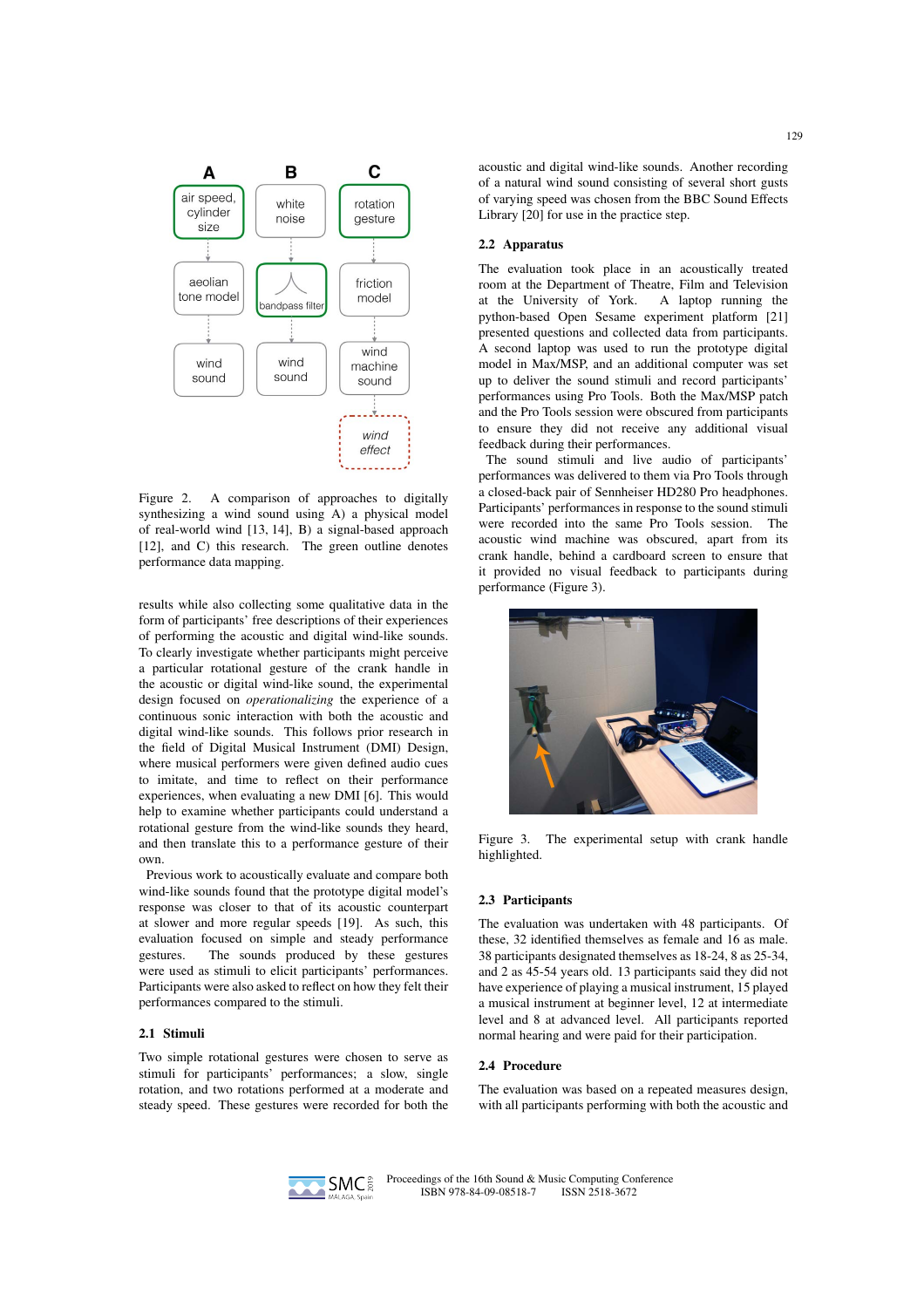digital wind-like sounds in response to all of the stimuli. To avoid order effects, the order of presentation of the acoustic and digital wind-like sounds was randomised. The order of presentation of the sound stimuli was also randomised. This created four groups of twelve participants. Each group had its own order of system performed and stimuli presented (Table 1).

| <b>First System</b> |          | <b>First Stimuli</b> |
|---------------------|----------|----------------------|
| Performed           | Subgroup | Presented            |
| Acoustic            |          | Acoustic             |
|                     | R        | Digital              |
| Digital             |          | Acoustic             |
|                     |          | Digital              |

Table 1. The different orders of system and stimuli for this evaluation.

Participants were presented with the crank handle and advised that they would be able to perform a wind sound by rotating it. They were told that there would be two wind sounds to perform with during this evaluation, and that they would get to perform with both of these sounds, one after the other. No terms such as 'acoustic' or 'digital' were used to ensure that participants' responses would not be influenced. Participants were then asked to listen to a wind sound from the group of stimuli played through their headphones, and then try to imitate what they had heard directly afterwards by turning the crank handle. There was a practice step, and then a test step, for both the acoustic and digital wind-like sounds. During each practice step, participants imitated the natural wind sound [20] and answered all of the questions that would be presented during the test step.

Participants were presented with a range of test questions to evaluate their experiences. They were first asked to rate how similar they perceived their own performances to be to the stimuli on a scale of 1(*not similar at all*) to 7(*as similar as they can possibly be*). Participants were then asked to rate how far they agreed with the statement "This wind sound is easy to play" on a scale of 1(*strongly disagree*) to 7(*strongly agree*).

Next, a list of possible descriptors for the wind-like sound that had been performed was presented, and participants were asked to describe the wind sound they had just played by selecting from these. There was also a space to add a descriptor of their own to this list. Finally, participants were given the opportunity to provide some free description of their experiences of playing each of the wind-like sounds.

# 3. RESULTS AND ANALYSIS

# 3.1 Perceived Similarity of Performances to Stimuli

Participants' ratings of perceived similarity between the sound stimuli and the wind-like sounds they had performed to imitate them were scored with values from 1 to 7. A Kruskal-Wallis test was then performed on the similarity ratings given by the participants across each of the groups

according to the order of performance system and the order of presentation of stimuli. This test confirmed that there was no statistically significant difference between the ratings given according to the experimental condition, confirming that no order effects had influenced the ratings (Table 2).

| <b>Test: Kruskal-Wallis</b> | <b>Significance</b> | <b>Effect Size</b> |
|-----------------------------|---------------------|--------------------|
| Acoustic similarity         | p > 0.05            | $-0.12$ (small)    |
| $H(3) = 6.36$               | not significant     | $power = 0.8$      |
| Digital similarity          | p > 0.05            | $0.0$ (no effect)  |
| $H(3) = 3.04$               | not significant     | $power = 0.8$      |

Table 2. Results of the statistical testing to confirm no order effects influenced the similarity ratings for the acoustic or digital wind-like sounds.

A summary of the similarity ratings showed that, while there was a range of scores for each of the interactions, the acoustic wind machine performances had a higher mean rating for similarity to the stimuli presented than the prototype digital wind machine performances (Table 3).

| <b>Sound Played</b> | Mean | <b>SD</b> | <b>Median</b> |
|---------------------|------|-----------|---------------|
| Acoustic            | 4.88 | 1.66      | 5.5           |
| Digital             | 2.77 | 1.51      | 2.5           |

Table 3. Summary of ratings for the acoustic and digital wind-like sounds' similarity to the stimuli.

A Wilcoxon signed rank test was then performed on these similarity ratings, which confirmed that there was a statistically significant difference between the ratings given to the acoustic wind machine performances and the performances with its digital counterpart (Table 4). Participants therefore rated the similarity of the wind machine performances to the stimuli significantly differently depending on whether they were performing an acoustic or digital wind-like sound.

| <b>Test: Wilcoxon</b><br><b>Signed-Rank</b> | <b>Significance</b> | <b>Effect Size</b>               |
|---------------------------------------------|---------------------|----------------------------------|
| $Z = -5.40$                                 | p < 0.01            | $-0.78$ (large)<br>$power = 0.8$ |

Table 4. Results of the statistical testing of participants' similarity ratings.

#### 3.2 Perceived Easiness of Play

Participants' scores for their responses to the statement "This wind sound is easy to play" were scored with values from 1 to 7. A Kruskal-Wallis test was then performed on these ratings given across each of the groups according to the order of performance system and the order of presentation of stimuli. Again, this confirmed that there was no statistically significant difference between

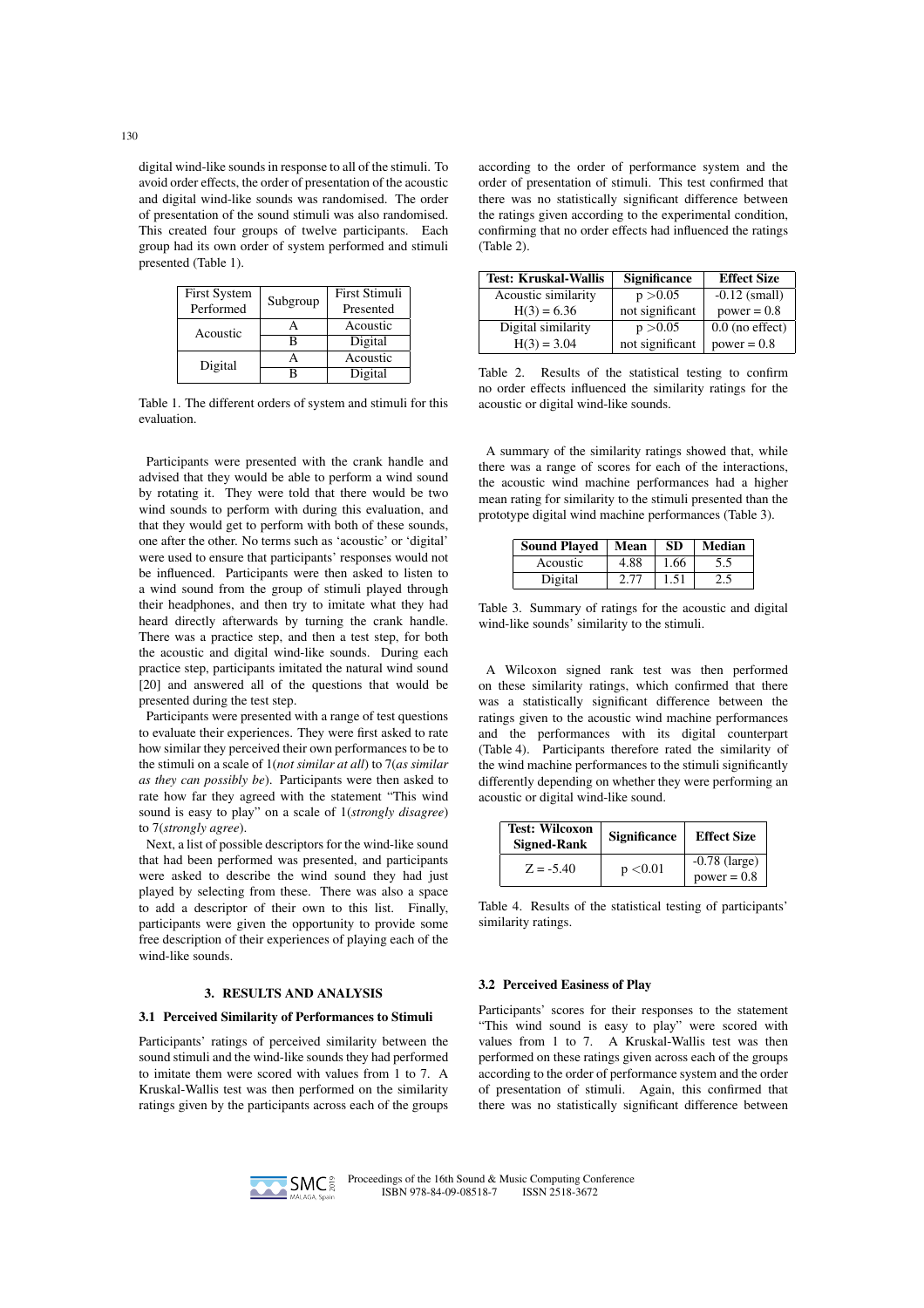the ratings given according to each experimental condition, confirming that no order effects had influenced the results (Table 5).

| <b>Test: Kruskal-Wallis</b> | <b>Significance</b> | <b>Effect Size</b> |
|-----------------------------|---------------------|--------------------|
| Acoustic similarity         | p > 0.05            | $0.03$ (small)     |
| $H(3) = 5.36$               | not significant     | $power = 0.8$      |
| Digital similarity          | p > 0.05            | $0.0$ (no effect)  |
| $H(3) = 1.33$               | not significant     | $power = 0.8$      |

Table 5. Results of the statistical testing to confirm no order effects influenced the easiness ratings for the acoustic or digital wind-like sounds.

A summary of the easiness ratings showed that the acoustic wind machine had a higher mean rating for ease of play than the prototype digital wind machine (Table 6).

| <b>Sound Played</b> | Mean | <b>SD</b> | Median |
|---------------------|------|-----------|--------|
| Acoustic            | 4.98 | 1.19      |        |
| Digital             | 3.04 | 1.41      |        |

Table 6. Summary of ratings for the acoustic and digital wind-like sounds' ease of play.

A Wilcoxon signed rank test was then performed on the easiness ratings to statistically compare the results for each wind-like sound. This test confirmed a statistically significant difference between how easy the acoustic and digital wind-like sounds were perceived to play (Table 7). Participants therefore rated the acoustic wind machine as significantly easier to perform with than its digital counterpart.

| <b>Test: Wilcoxon</b><br><b>Signed-Rank</b> | <b>Significance</b> | <b>Effect Size</b>               |
|---------------------------------------------|---------------------|----------------------------------|
| $Z = -5.62$                                 | p < 0.01            | $-0.81$ (large)<br>$power = 0.8$ |

Table 7. Results of the statistical testing of participants' easiness ratings.

#### 3.3 Descriptions of Sounds

Participants were then invited to describe the acoustic and digital wind-like sounds by choosing as many descriptors as they liked from a list. These descriptors were associated with a range of categories, including weather (*breeze, gale*), force (*gentle, strong*), onomatopoeic descriptions of wind (*shrieking, howling*), and a historical action-oriented onomatopoeic descriptor (*swishing* [1]).

Participants' responses to this question were collated to produce a bar graph in R comparing the frequency of the descriptors given to each wind machine (Figure 4). Participants chose not to add their own descriptors to the list, but instead chose from the descriptors provided.

This showed that the most popular descriptor for both the acoustic and digital wind-like sounds was the



Figure 4. Summary of the descriptors participants assigned to their performances of the acoustic (blue) and digital (red) wind-like sounds.

action-oriented *swishing*, followed by the force descriptor *strong* and the weather-associated *gusty*. The acoustic wind machine scored more highly across these three descriptors than its digital counterpart. The digital wind-like sound was described with a fuller spread of adjectives, and was described more often as *shrieking* and *gale* when compared with its acoustic counterpart. This may reflect the fact that participants perceived the digital wind-like sound as having a narrower bandwidth of frequencies than the acoustic wind-like sound in performance.

# 3.4 Free Descriptions

The free descriptions participants gave of their experiences of performing with the acoustic and digital wind-like sounds were collated and coded. It was evident that participants had acquired some vocabulary from the list of descriptive words previously presented to them, as words like *gentle*, *strong* or *gusty* were included within their free descriptions. Some interesting issues and trends emerged. Participants readily connected the speed of rotation of the handle with what they variously described as the speed, motion, rhythm or pace of the resulting wind-like sound, whether it was acoustic or digital in origin. Some participants reported that the crank handle felt heavier to turn when performing the acoustic wind-like sound. One participant highlighted that they perceived a disconnection between the crank handle movement and the digital wind-like sound. Despite being informed that they would be playing wind sounds with the crank handle, one participant identified the digital wind-like sound as a rain sound in their comments.

# 3.5 Acoustic Analysis of Performed Sounds

The evaluation produced a corpus of recordings of participants' performances of the acoustic and digital

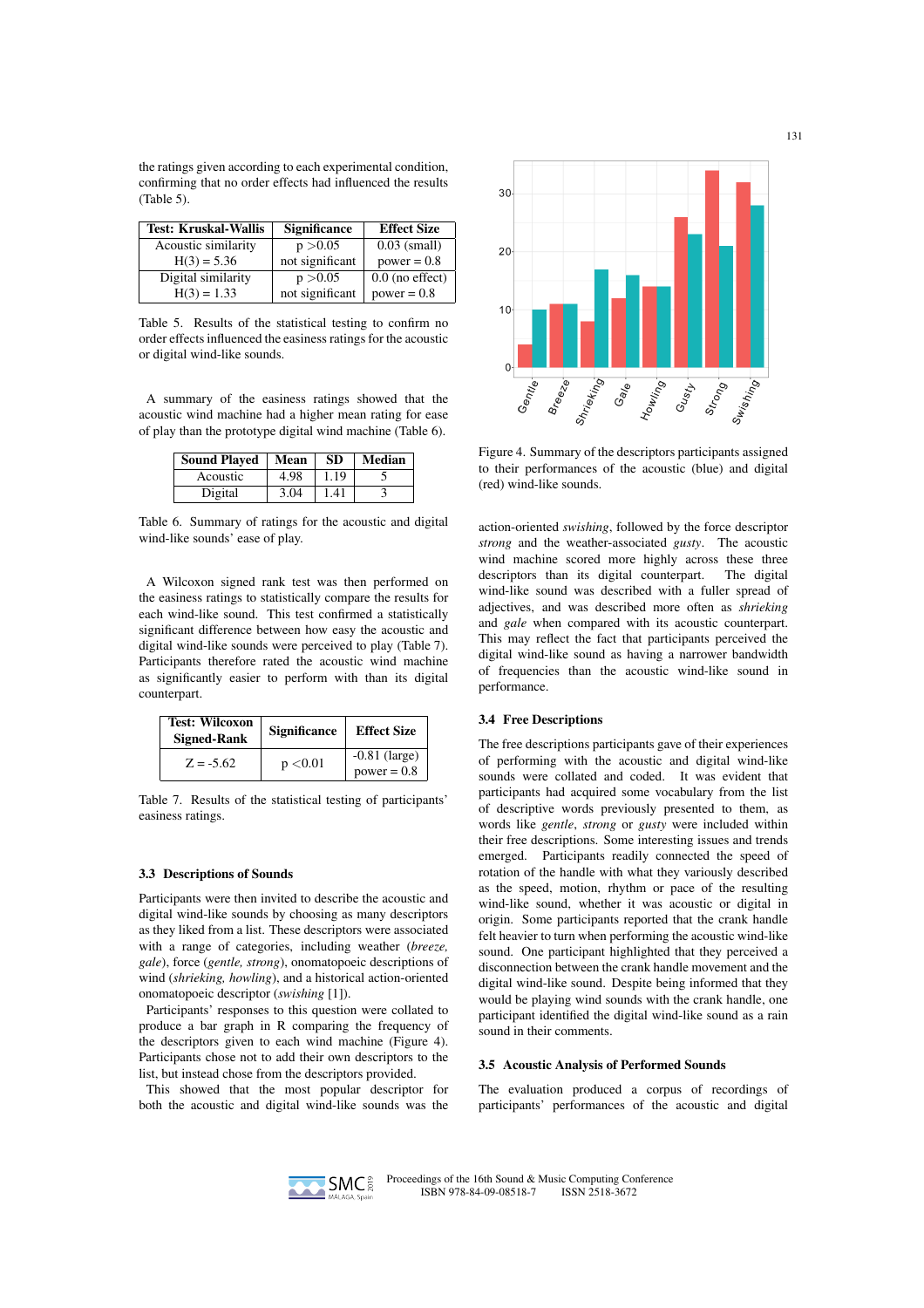wind-like sounds in response to both the acoustic and digital stimuli. These recordings were exported from Pro Tools as audio clips and coded for analysis according to the performance gesture (a single slow rotation or two steady rotations) and the sound being performed (acoustic or digital). The coded audio clips were then analysed in Matlab using the MIR Toolbox [22] to produce numerical measures of the spectrum (brightness, inharmonicity, spectral centroid, spread and skewness) and amplitude envelope (event density - a measure of the frequency of onsets). The resulting numerical values for each feature were then collated together for statistical analysis in R.

To establish whether the source of the stimulus presented to participants (acoustic or digital) might have influenced their performances, gestures performed with the same system were paired in order to facilitate their statistical comparison. For example, two rotations performed with the acoustic wind machine in response to an acoustic stimulus were compared to two rotations performed with the acoustic wind machine in response to a digital stimulus. A Wilcoxon signed rank test was then performed to compare each acoustic feature of the paired gestures. This testing established that no statistically significant difference existed across the spectral measurements of the performances. For the measures of event density, no statistically significant difference was found between the paired gestures of two steady rotations. However, statistically significant differences were found for measures of event density for a single rotation performed with both the acoustic wind machine and the prototype digital wind machine (Table 8).

This suggests that the gesture of two rotations performed with the acoustic and digital wind-like sound was quite consistent regardless of whether participants had first listened to a stimulus that matched the sound that they were performing. For a single rotation, performances seem to have been more directly influenced by whether the stimulus presented matched the sound of the wind machine being played.

| <b>Test: Wilcoxon</b><br><b>Signed-Rank</b>                          | <b>Significance</b> | <b>Effect Size</b>                |
|----------------------------------------------------------------------|---------------------|-----------------------------------|
| Acoustic Wind<br><b>Event Density</b><br>(1 rotation)<br>$Z = -3.46$ | p < 0.01            | $-0.49$ (medium)<br>$power = 0.8$ |
| Digital Wind<br><b>Event Density</b><br>(1 rotation)<br>$Z = -2.14$  | p < 0.05            | $0.3$ (medium)<br>$power = 0.8$   |

Table 8. Results of the statistical testing to compare the acoustical analysis of participants' performances.

# 4. DISCUSSION

This evaluation aimed to establish whether there was perceived similarity between the experience of performing with the acoustic wind machine and that of performing with its digital counterpart. The results established that, while the continuous sonic feedback was the only mode of feedback that changed between these two performance conditions, participants found the acoustic wind machine significantly easier to play and perceived it as sonically similar to the stimuli used to elicit their performances. By contrast, the digital wind-like sound was rated as significantly less easy to play, and participants found their performances with it to be significantly less similar to the stimuli they were trying to imitate. Statistical testing showed that the ratings for similarity and ease of play were significantly different depending on the kind of wind-like sound being rated, and so the results did not allow the null hypothesis to be rejected. These results suggest that the digital model of the acoustic wind machine needs to be developed further. In particular, the easiness ratings for the digital wind-like sounds may reflect the need to improve the model's response to variations in performance gesture. Participants may have experienced this as an action-sound latency issue, something which previous research has show to be disruptive to musical performance [23].

When asked to choose from a list of descriptors for the acoustic and digital wind-like sounds, participants preferred the action-based descriptor *swishing* for both sounds, and were more confident in categorising the acoustic wind machine (as *gusty*, *strong* and *swishing*). Some interesting information emerged from participants' free description of their performances, in particular that the change in sonic feedback from an acoustic to digital sound might have influenced how the physical properties of the acoustic wind machine were experienced. This concurs with previous research showing that auditory cues can influence the perception of haptics and movement [24–26]. This aspect of the change in sonic feedback from an acoustic to digital wind-like sound could be explored further in a future evaluation.

Acoustical analysis of the corpus of wind sounds produced from recordings of participants' performances established that there was no statistically significant difference in the acoustical measurements of sounds performed in response to a stimulus that matched the wind-like sound being played when compared with performances responding to an unmatched stimulus. The exception to this finding was the measurement of event density, or number of onsets in the sound's amplitude envelope per second, which was found to be significantly different for a single rotation performed with the acoustic wind machine between the acoustic and digital wind stimuli. The same pattern was visible for a single rotation with the digital wind-like sound.

This suggests that participants played the wind-like sounds quite differently depending on the kind of stimulus (acoustic or digital) presented to them to elicit their performance. However, this difference was not evident in the gestures of two steady rotations. It is possible that participants understood the stimuli of two steady rotations much more easily, but given the lower ratings for similarity and easiness participants gave to the digital

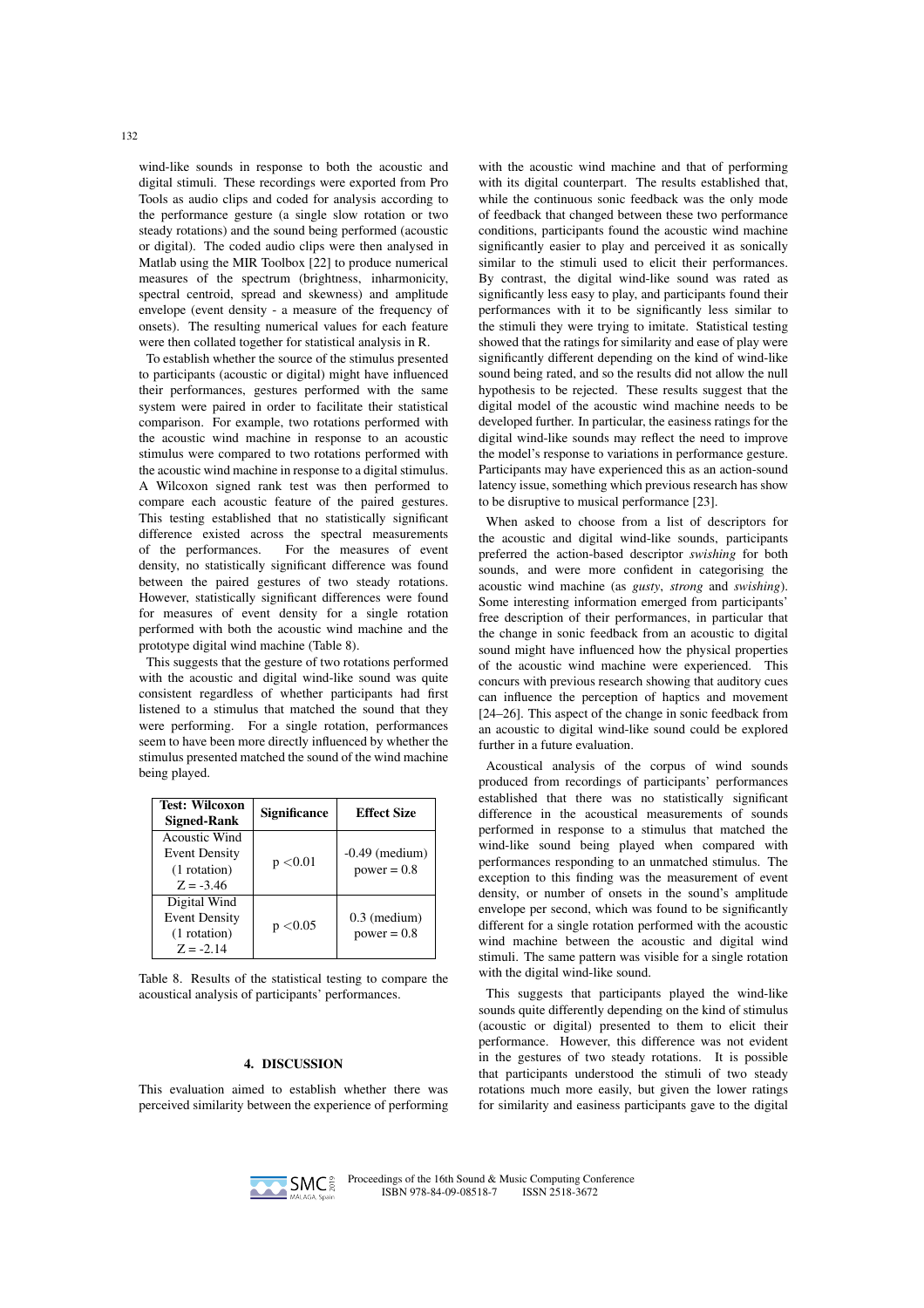wind-like sound, it is unlikely that the digital stimuli were so simple to imitate. It is proposed that this continuity of gestural response evidenced in the performances of two steady rotations may be the result of the mechanical qualities of the acoustic wind machine itself, rather than the responses of participants. With a single rotation, the acoustic wind machine's cylinder may not have time to accumulate rotational energy and push forward from the movement of the performer's hand on the crank handle. However, with a gesture of two rotations, the moving cylinder must be imposing more of its flywheel qualities, and hence some regularity, on the performer's rotational movement. Given the medium effect size observed here, further testing with a larger number of participants would be able to confirm these results. An experiment examining a broader range of gestures, and in particular a robust method of recording data from the rotary encoder would help to illustrate the influence of the cylinder's rotational inertia on the performer's movement in the continuous sonic interaction.

#### 5. CONCLUSION

The evaluation of the acoustic wind machine and its digital counterpart in performance has confirmed that the sonic response of the digital model is not yet perceptually close enough to the acoustic wind-like sound to be used as a substitute for it in a future experiment. Further work is therefore needed to calibrate the response of the digital model. However, the acoustic wind machine was itself rated highly for ease of performance and similarity to the stimuli it imitated, confirming its enactive qualities. The potential of the mechanical wooden interface playing a role in facilitating a meaningful link between a performer's action and the complex wind-like sound is interesting, as the flywheel properties of the cylinder and axle design may have a critical role in enhancing the enactive potential of this particular theatre sound effect design. Isolating the sonic feedback as part of this evaluation has also shown that despite the continuity of tactile and kinaesthetic feedback across the interactions, participants perceived their acoustic and digital performances significantly differently.

Using historical theatre sound effect designs as the focus of an evaluation like this allows participants' perceptual experiences of incrementally different modes of feedback, in a continuous sonic interaction, to be explored in detail. How far the digital model needs to be developed in order to capture more of the enactive experience of the acoustic wind machine in performance should be investigated. In this way, the potential of digital systems to afford rich, intuitive encounters with performable everyday sounds can be explored further.

#### Acknowledgments

This research was supported by the Arts and Humanities Research Council (AHRC) through the White Rose College of the Arts and Humanities Doctoral Training Partnership (WRoCAH).

#### 6. REFERENCES

- [1] F. Keenan and S. Pauletto, "Listening back: Exploring the sonic interactions at the heart of historical sound effects performance," *The New Soundtrack*, vol. 7, no. 1, pp. 15–30, 2017.
- [2] M. Chion, "Epilogue. audition and ergo-audition: Then and now," in *See this Sound: Audiovisuology: a Reader*, D. Daniels and S. Naumann, Eds. Buchhandlung Walther König, 2015, pp. 670–684.
- [3] K. Franinović, "Amplified movements: An enactive approach to sound in interaction design," *New Realities: Being Syncretic*, pp. 114–117, 2009.
- [4] ——, "Amplifying actions towards enactive sound design," PhD Thesis, 2013.
- [5] W. W. Gaver, "What in the world do we hear?: An ecological approach to auditory event perception," *Ecological psychology*, vol. 5, no. 1, pp. 1–29, 1993.
- [6] C. Poepel, *On interface expressivity: a player-based study*. National University of Singapore, 2005.
- [7] E. R. Miranda and M. M. Wanderley, *New digital musical instruments: control and interaction beyond the keyboard*. AR Editions, Inc., 2006, vol. 21.
- [8] A. R. Jensenius and M. J. Lyons, *A NIME Reader: Fifteen years of new interfaces for musical expression*. Springer, 2017.
- [9] B. L. Giordano, Y. Visell, H.-Y. Yao, V. Hayward, J. R. Cooperstock, and S. McAdams, "Identification of walked-upon materials in auditory, kinesthetic, haptic, and audio-haptic conditions," *The Journal of the Acoustical Society of America*, vol. 131, no. 5, pp. 4002–4012, 2012.
- [10] E. Frid, J. Moll, R. Bresin, and E.-L. S. Pysander, "Haptic feedback combined with movement sonification using a friction sound improves task performance in a virtual throwing task," *Journal on Multimodal User Interfaces*, pp. 1–12, 2018.
- [11] S. Serafin and A. De Götzen, "An enactive approach to the preservation of musical instruments reconstructing russolo's intonarumori," *Journal of New Music Research*, vol. 38, no. 3, pp. 231–239, 2009.
- [12] A. Farnell, *Designing sound*. MIT Press Cambridge, 2010.
- [13] R. Selfridge, J. D. Reiss, E. J. Avital, and X. Tang, *Physically derived synthesis model of an Aeolian tone*. Audio Engineering Society, 2016.
- [14] R. Selfridge, D. Moffat, and J. D. Reiss, "Sound synthesis of objects swinging through air using physical models," *Applied Sciences*, vol. 7, no. 11, p. 1177 models, 2017.